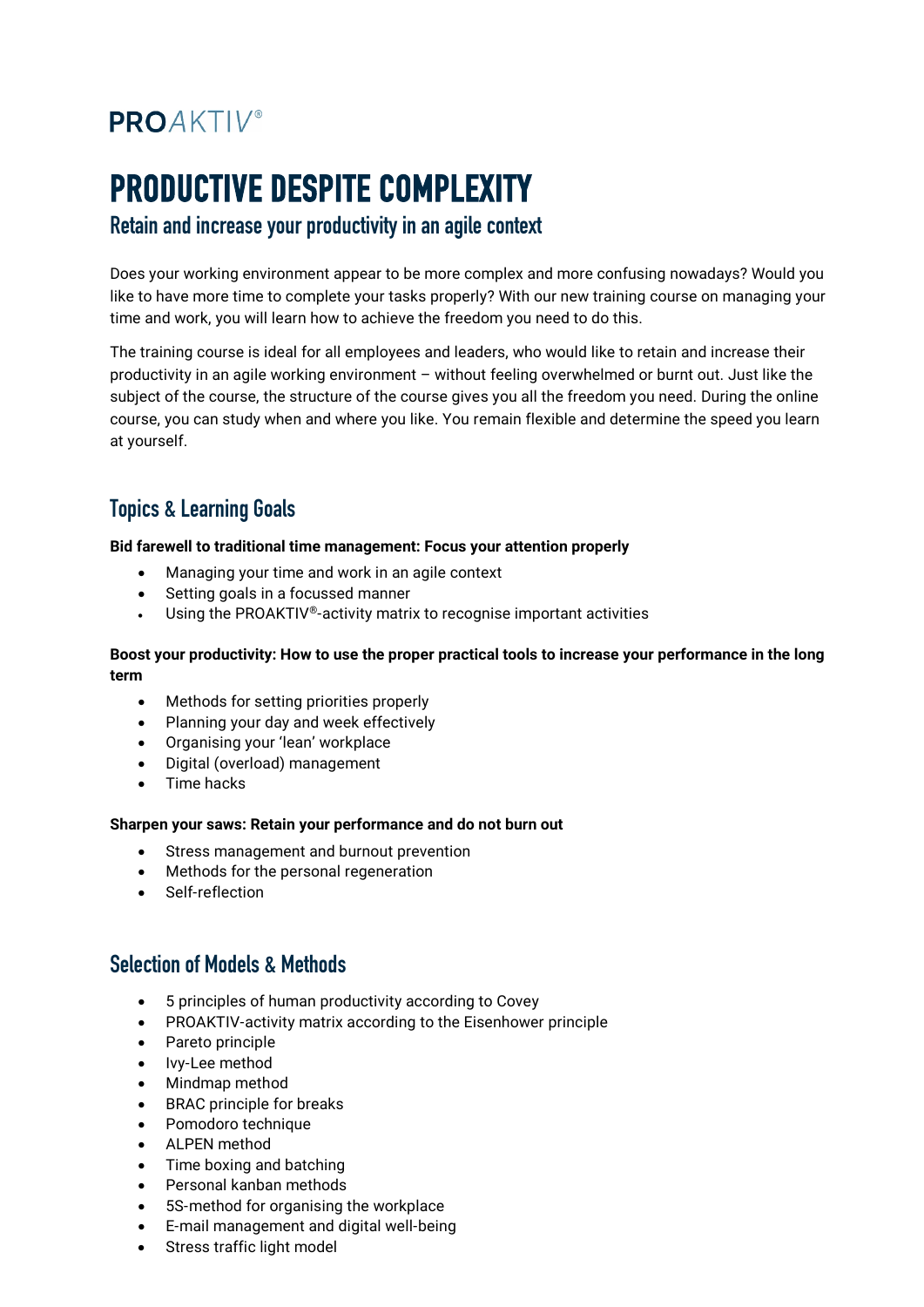#### Training Course

The interactive digital training course encompasses two online modules. You practise different time and self-management techniques and discover how you can increase your productivity efficiently without over-challenging yourself. You determine the tempo you want to learn at yourself and remain flexible thanks to the online modules.

#### Preparation for the Training Course

No preparation is needed for the training course 'Productive Despite Complexity'.

#### **Methods**

- Course has a modular structure
- Transfer tasks with practical relevance
- Self-reflection exercises
- Workbook

#### Target Group

No previous knowledge is required for this training course and no particular position in a company. It is suitable for everyone, who wants to retain and increase their productivity in an agile working environment – without being over-challenged or burnt out.

#### Investment

2 online modules **400.00 euros net**

#### Included in the Course Fee

- 2 online modules with interactive units lasing 4 hours in total
- Course materials in form of workbooks: Accompanying documents with checklists and summaries that can be downloaded
- 1 personal coaching session (online) lasting 15 minutes
- Access to the learning platform for 6 months
- Course certificate

#### **Registration**

#### **PROAKTIV Academy**

Beethovenstraße 5–13 50674 Cologne Tel.: + 49 (0)221 48538-38 [www.proaktiv-management.de](http://www.proaktiv-management.de/) [info@proaktiv-management.de](mailto:info@proaktiv-management.de)